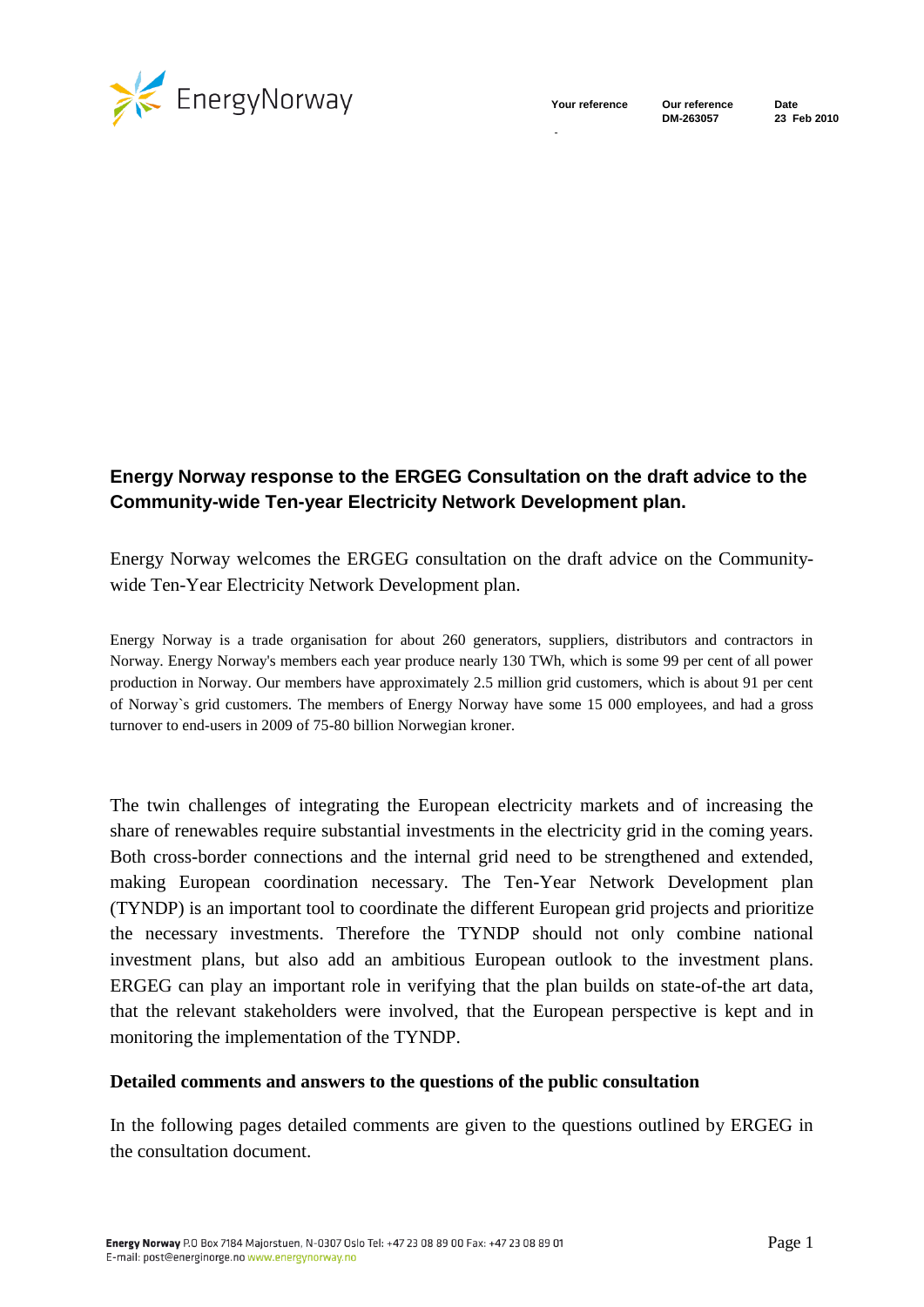

# **1. The document presents the regulators' view on the planning process to achieve a nonbinding Community-wide network development plan. Does this view contribute to the objectives set in the Section 2 and especially transparency of planning? What should be added / deleted within the planning process in this respect?**

We agree with ERGEG, that in a bottom up approach stakeholder involvement at all stages both national, regional and European - is essential in formulating a relevant TYNDP, as stakeholders have necessary information and a commercial interest in improving the grid. Transparency of the national TSO planning and European processes and insight into the fundamental planning data is a precondition to ensure stakeholder involvement.

To better understand future needs in the network the plans should include descriptions of how the transmission grids are currently used, revealing transmission network utilization and the occurrence and magnitude of bottlenecks. The criteria for selecting projects for publication should be stated and a shortlist of the selected investment projects considered both as a grossand in the end a net-list with the remaining projects.

As lack of proper cross-border financing solutions is potentially a large obstacle to future transmission investments of European interest, it is important to describe how the projects will be financed and add this as a criterion under section 2 in the draft.

# **2. The document describes the contents of the Community-wide network development plan. Does it reflect the topics needed for the plan? What should be added / deleted within the contents of the plan?**

All benefits and costs that are included in the investment calculation should be transparently described. The economic criteria listed under section 6.5.2 should also include how the different benefits are allocated.

To ensure transparency, ERGEG, should explicitly require ENTSO-E in an annex or similar, to include and publish the national considerations/analysis made by individual TSOs as input to the 10 year development plans.

The integration of new renewable generation is a specific issue that needs to be addressed in the scenarios and that would benefit from a European perspective. To allow the flexibility of the RES directive to be used, the scenarios could discuss how power from regions with a surplus of CO2 neutral generation, such as probably the Nordic region, could reach regions with more difficulties meeting the RES targets, such as continental Europe.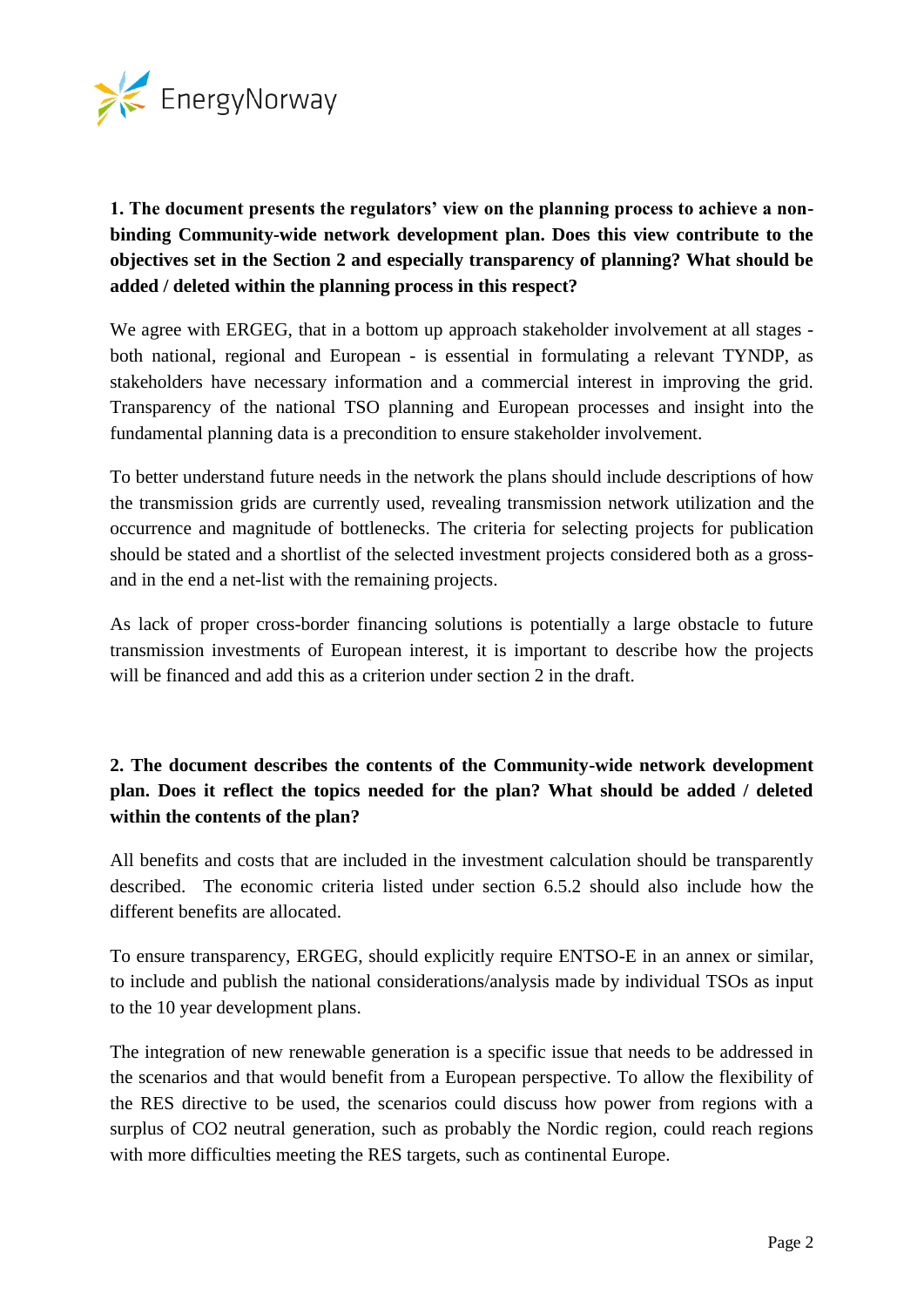

Furthermore, the community wide TYNDP should include sensitivity analysis that reveals how the proposed investments are affected by different assumptions.

#### **3. The document addresses European generation adequacy outlook. What should be added / deleted in this respect when ERGEG gives its advice?**

Good generation adequacy outlooks and consumption outlooks are a prerequisite for good planning. However, it is important that the regulation strikes a balance between what the regulated part of the electricity market needs and what the liberalized part can disclose without hurting its own business. In most cases scenario planning are kept confidential by Generators for competitive reasons. Therefore, stakeholders should accommodate the data collection process by providing information on already decided and licensed projects as these are already publicly available but may be costly for the TSO to collect.

When evaluating generation adequacy a zero alternative should be included to address the uncertainty if decided and planned generation projects are not carried out. The future generation adequacy should be evaluated based on the underlying grid (internal constraints/bottlenecks within control areas) and with regard to constraints on existing interconnections.

ERGEG has an important role regarding generation adequacy. Hence, ERGEG should define society's acceptable level of generation adequacy during peak load situations as a guide for the TSOs when fulfilling the task to ensure this desired level of generation adequacy. The TSOs should in their generation outlook present possible measures needed to secure the level of generation adequacy decided by ERGEG.

The plan should explicitly list the technical and policy means that will be used to meet extreme situations and the future need for balancing power within an area as these issues will be more critical in the future.

# **4. The document describes the topics (existing and decided infrastructure, identification of future bottlenecks in the network, identified investment projects, technical and economic description of the investment projects) for the assessment of resilience of the system. Is this description appropriate? Should it be changed and if so, how?**

Section 6.6.1 should be extended to also include transmission utilization and congestion within every TSO control area. The frequency of internal congestions should be shown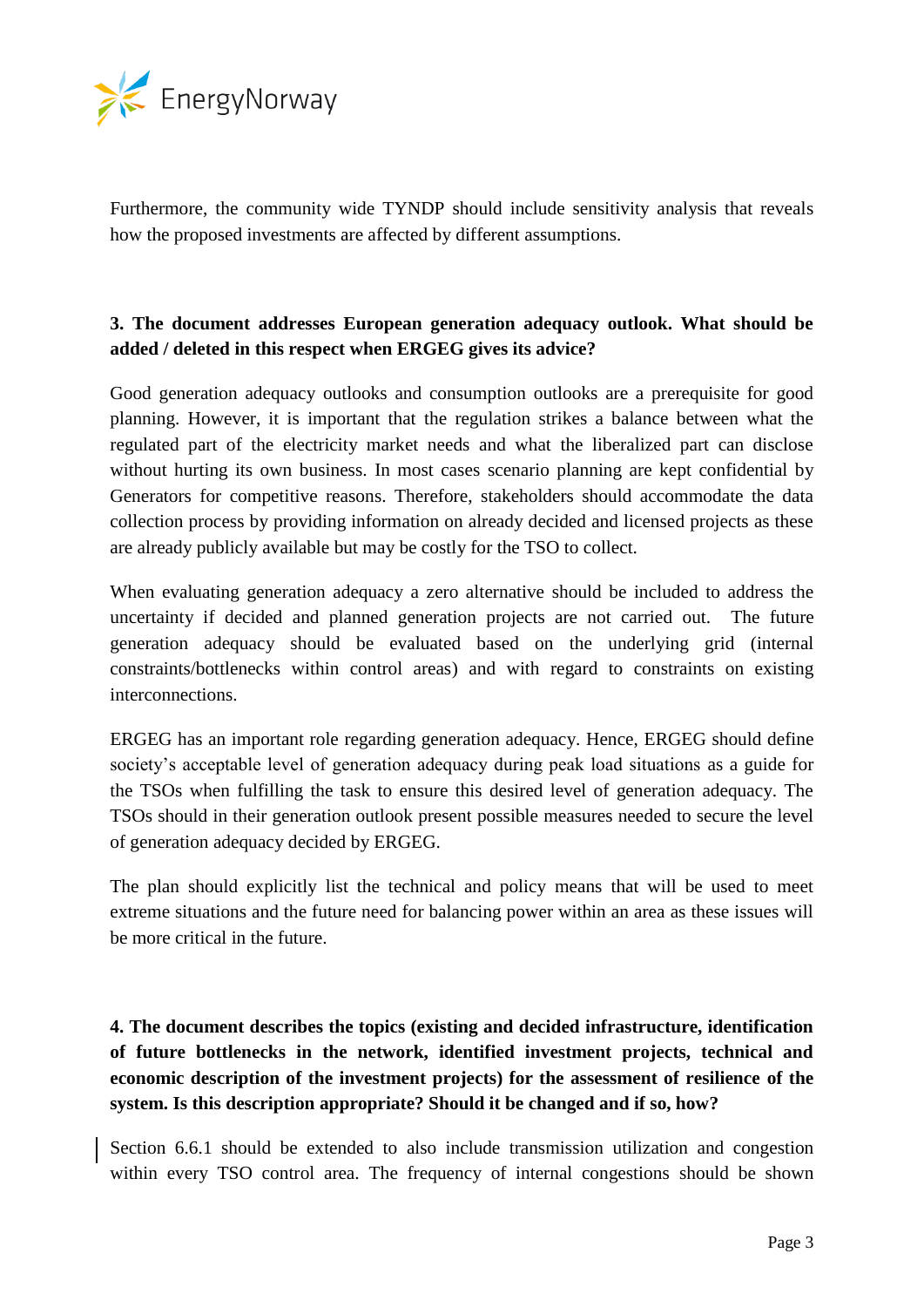

statistically on a monthly basis as well as the procedure used to alleviate the specific congestion, i.e. market splitting (price differences between price zones), counter trade, reductions of interconnection capacity or re dispatch.

#### **5. The document sets out criteria for regulatory opinion. Are these criteria clear and**

#### **unambiguous? If not, how they should be amended?**

The list proposed by ERGEG in the consultation document, covering the development of the TYNDP, its contents and the evaluation is exhaustive.

### **6. Compatibility between the national, regional and Community-wide ten-year network development plans shall be ensured. How can this compatibility be measured and evaluated? How may inconsistencies be identified?**

The inclusion of a European perspective is the main point of the TYNDP development plan. Therefore it is important that it is not only a sum of several national and regional plans but that it also adds a European view for example by using the criterion of European social welfare improvement or by looking specifically at projects connecting several regions such as the North Sea supergrid.

However, unfortunately the directive allows national implementation of the 3rd directive without requiring ownership unbundled TSOs to make a national TYNDP. National plans are an important prerequisite for planning future grid development both in a national, regional and European perspective, regardless of how the TSOs are organized.

This could be in conflict with ERGEGs intentions as stated on page 18 in the consultation document:" *During the consultation, market participants should express especially their needs for transmission capacity on the national and cross-border level. This information will be included in drafting the national, regional and Community-wide ten-year network development plans"*.

We therefore strongly recommend ERGEG and the national regulators to strengthen the directive and regulation by requiring the TSO's to work out regular national plans also in member states with ownership unbundled TSOs.

The national plans should be on a detailed level reflecting the characteristics of the transmission. Transmission capacity between every connected area should be presented in